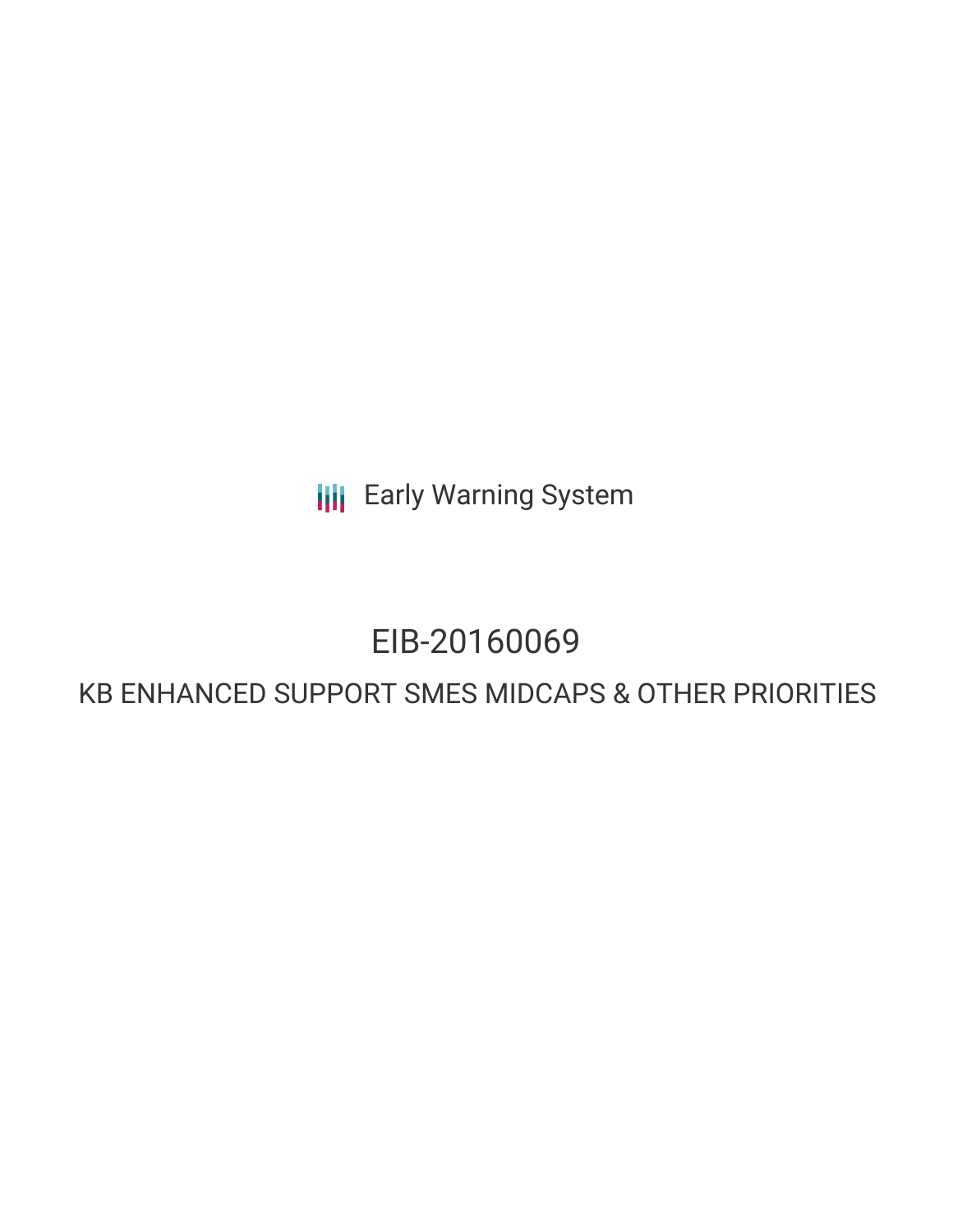## **Quick Facts**

| <b>Countries</b>               | Czech Republic                 |
|--------------------------------|--------------------------------|
| <b>Financial Institutions</b>  | European Investment Bank (EIB) |
| <b>Status</b>                  | Proposed                       |
| <b>Bank Risk Rating</b>        | U                              |
| <b>Borrower</b>                | KOMERCNI BANKA AS              |
| <b>Sectors</b>                 | Finance                        |
| <b>Investment Type(s)</b>      | Guarantee                      |
| <b>Investment Amount (USD)</b> | $$87.44$ million               |
| <b>Project Cost (USD)</b>      | \$174.88 million               |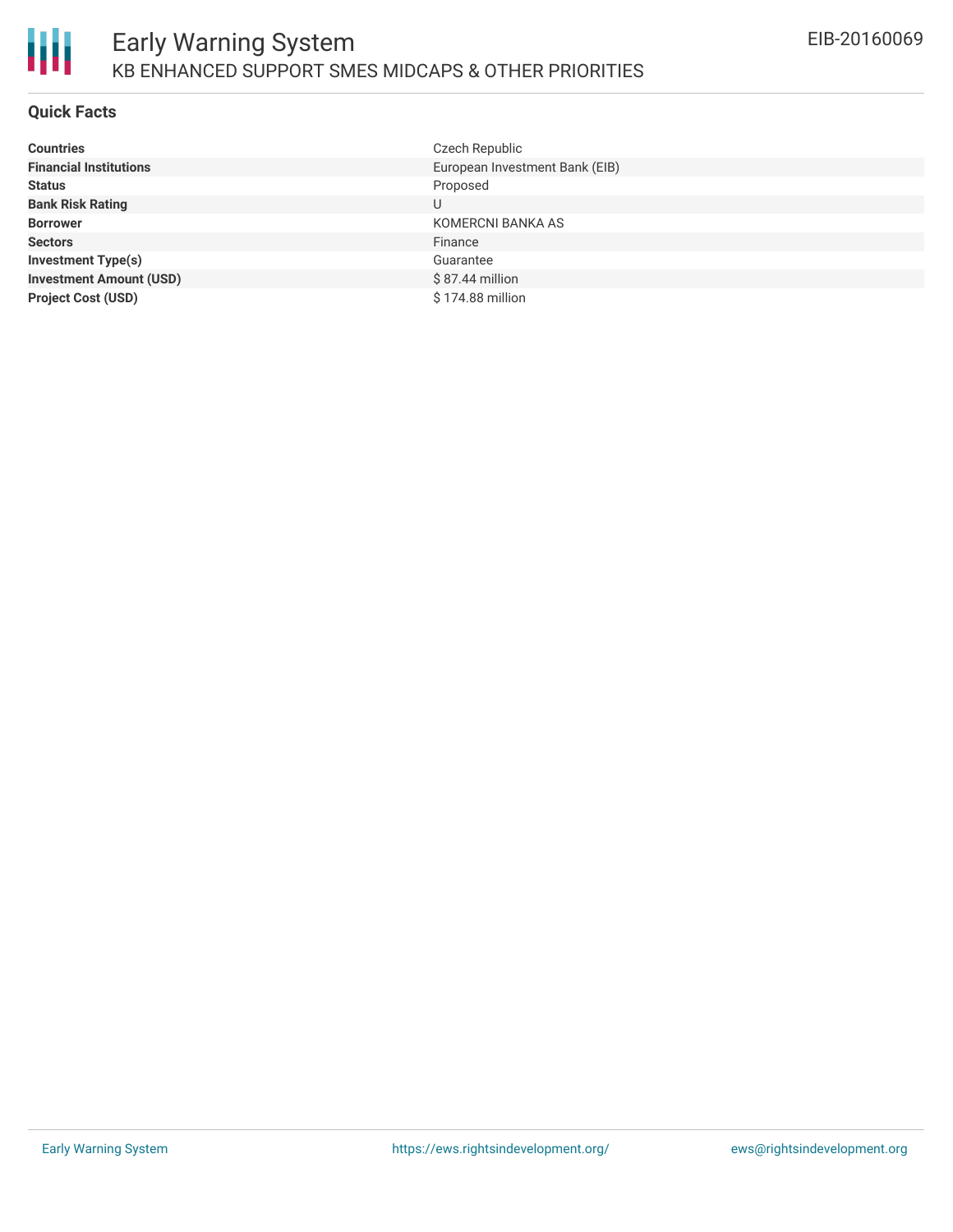

## **Project Description**

This project provides a guarantee to a portfolio of loans that will be provided by Komercni Banka to support small and medium-sized enterprises and mid-caps in the Czech Republic.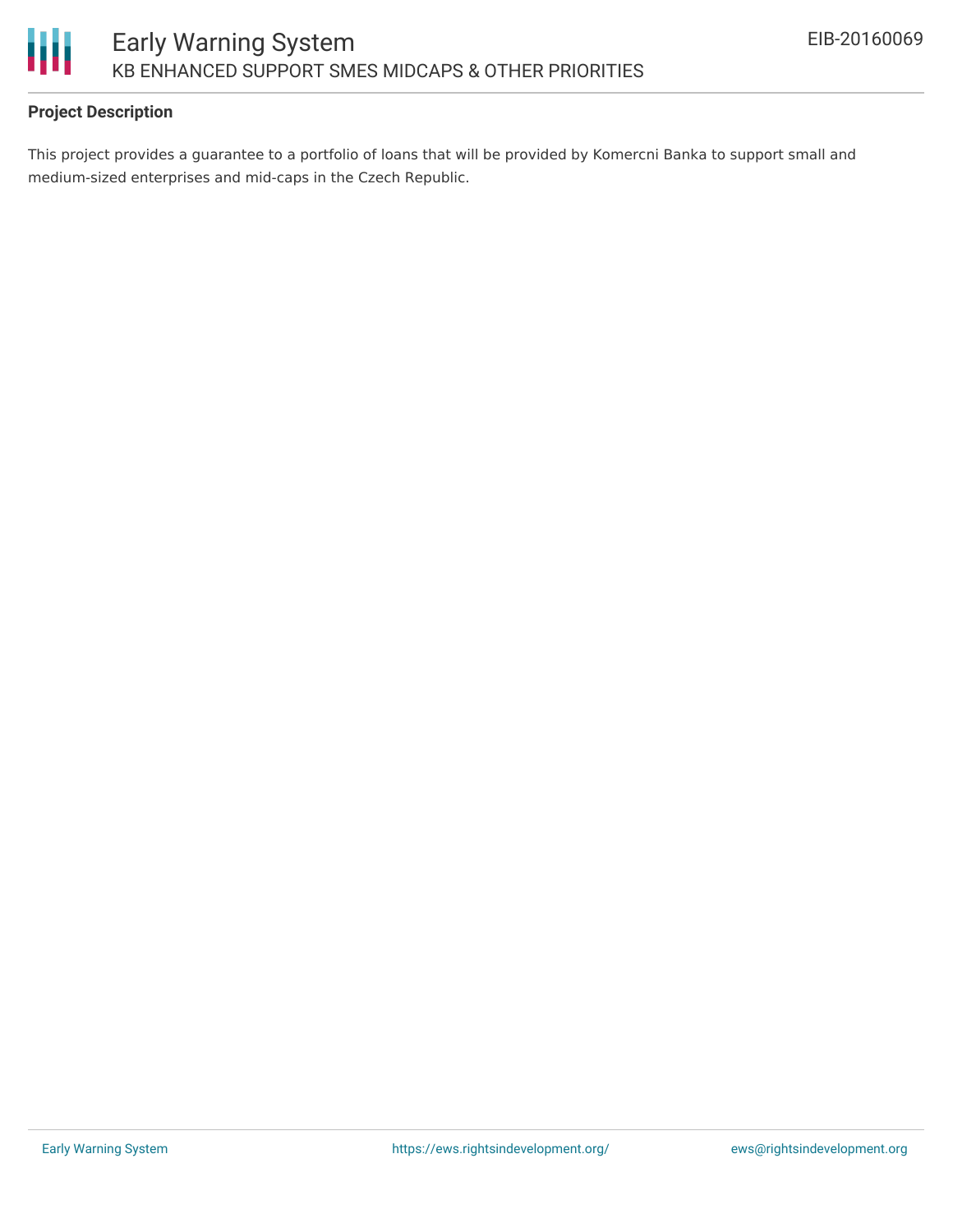

#### **Investment Description**

European Investment Bank (EIB)